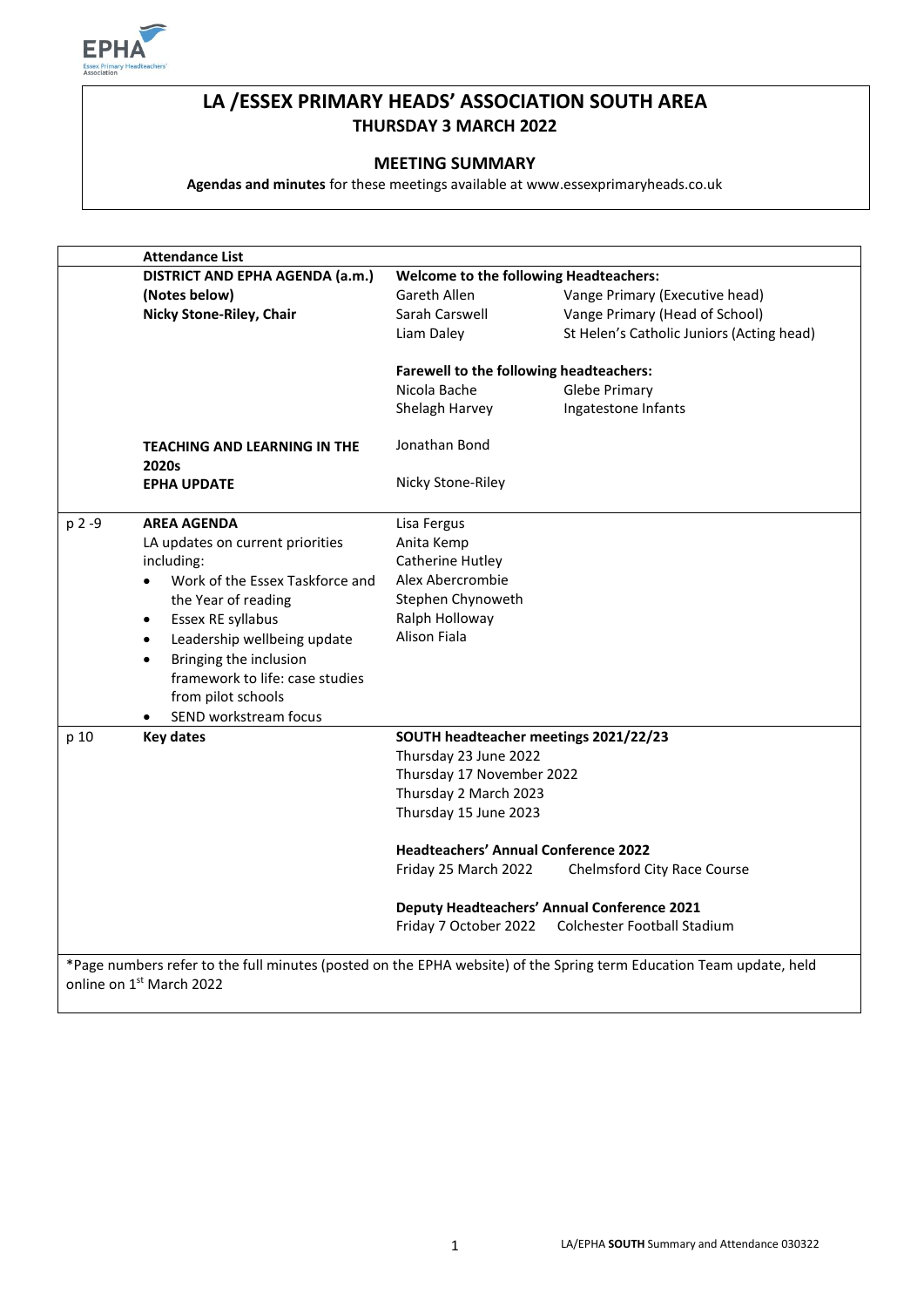

# **LA /ESSEX PRIMARY HEADS' ASSOCIATION SOUTH AREA THURSDAY 3 MARCH 2022**

#### **MEETING SUMMARY**

**Agendas and minutes** for these meetings available at www.essexprimaryheads.co.uk

#### **Basildon/Billericay/Wickford Rochford/Rayleigh/Castle Point/Canvey Island**

| Rachel Anthony         | <b>Runwell Primary</b>           | Gemma Clarke               | Westwood Academy                      |
|------------------------|----------------------------------|----------------------------|---------------------------------------|
| Sharon Branch          | Sunnymede Juniors                | Robin Goodier              | <b>Holt Farm Infants</b>              |
| Luke Bulpett           | <b>Brightside Primary</b>        | <b>Richard Green</b>       | Grove Wood Primary                    |
| Terri Chudleigh        | <b>Briscoe Primary</b>           | Lynne Kapovic              | Rayleigh Primary                      |
| Nicola Coggin          | <b>Briscoe Primary</b>           | Sam Murrell                | Lubbins Park Primary                  |
| Sandra Dorrington      | Canvey Island Infants            | Jo Parkes                  | Kents Hill Juniors                    |
| Donna Dry              | <b>Bardfield Primary</b>         | Kath Sansom                | <b>Wyburns Primary</b>                |
| Victoria Grey          | South Green Infants              | Claire Smith               | Riverside Primary                     |
| Kelly Hamilton         | Fairhouse Primary                | Catherine Stalham          | <b>Winter Gardens Primary</b>         |
| Katherine Parker       | St Peter's Catholic Primary      | Gary Soars                 | <b>Edward Francis Primary</b>         |
| Lisa Patient           | Noak Bridge Primary              | Gemma Thurston             | Kents Hill Infants                    |
| Rachel Paulson         | Sunnymede Infants                | Karen Tucker               | Canvey Island Infants                 |
| Harriet Phelps-Knights | Janet Duke Primary               |                            |                                       |
| Sarah Sloper           | <b>Rettendon Primary</b>         | <b>Brentwood</b>           |                                       |
| Nicky Stone-Riley      | <b>Cherry Tree Primary</b>       | Clare Branton              | Willowbrook Primary                   |
|                        |                                  | Liam Daley                 | St Helen's Catholic Juniors           |
|                        |                                  | <b>Russell Davies</b>      | Doddinghurst CE Juniors               |
|                        |                                  | Jenni Evans                | <b>Warley Primary</b>                 |
|                        |                                  | Shelagh Harvey             | Ingatestone Infants                   |
|                        |                                  | Amanda McAuliffe           | St Helen's Catholic Infants           |
|                        |                                  | Sarah Meacher              | <b>Holly Trees Primary</b>            |
|                        |                                  | Dean Moran                 | St Thomas of Canterbury CE Juniors    |
|                        |                                  | Nella Murthen              | Long Ridings Primary                  |
|                        |                                  | Ingrid Nicholson           | Doddinghurst Infants                  |
|                        |                                  | Matt O'Grady               | West Horndon Primary                  |
| In Attendance          |                                  | Louise Putt                | <b>Bentley St Pauls CE Primary</b>    |
| Pam Langmead           | <b>EPHA Professional Officer</b> | <b>Bernadette Rossiter</b> | St Joseph the Worker Catholic Primary |
| Jonathan Bond          | <b>Education Consultant</b>      |                            |                                       |
| <b>Spencer Bragg</b>   | Southminster CE Primary          | <b>Apologies</b>           |                                       |
| Martyn Clarke          | Parkwood Academy                 | Tom Robinson               | The Willow Primary                    |
| Simon Harbrow          | <b>SEAT</b>                      |                            |                                       |
|                        |                                  |                            |                                       |

Note: If your attendance or apologies have not been noted please contact the EPHA Professional Officer at [pam@langmead.me.uk](mailto:pam@langmead.me.uk) for amendment.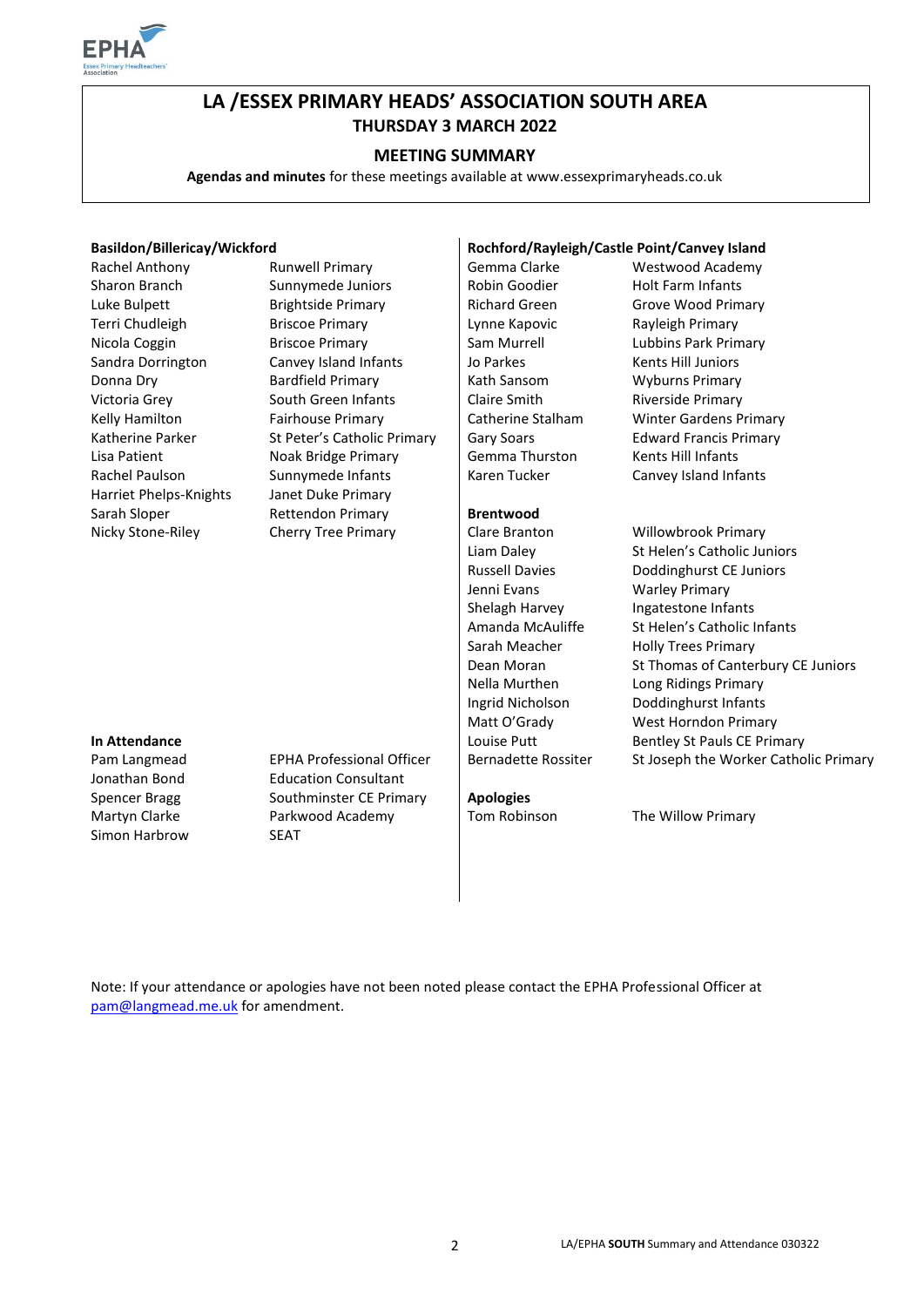

### **SOUTH EPHA AREA MEETING MINUTES 3 MARCH 2022**

## **1. WELCOME**

Nicky Stone-Riley, the South Area Chair welcomed headteachers to the meeting. This was the first held at Greenwoods Hotel, and the change of venue was welcomed by all!

#### **Welcome to the following Headteachers:**

| Gareth Allen   | Vange Primary (Executive head)         |               |
|----------------|----------------------------------------|---------------|
| Sarah Carswell | Vange Primary (Head of School)         |               |
| Liam Daley     | St Helen's Catholic Juniors, Brentwood | (Acting head) |

#### **Farewell to the following headteachers:**

Nicola Bache Glebe Primary Shelagh Harvey Ingatestone Infants

If you are leaving please make use of the EPHA new heads' checklist, and complete it for your successor. This is available on the EPHA website at <https://essexprimaryheads.co.uk/info-and-documents/good-practice/>

#### **2. TEACHING AND LEARNING IN THE 2020s**

As we emerge from the Covid epidemic, and with government and Ofsted priorities becoming clearer, now is the ideal time to explore what teaching and learning will look like in the next few years. This session outlined these key developments including effective curriculum design, memory theory, metacognition, effective subject leadership, Rosenshine's principles, adaption, phonics, reading culture and, of course, Covid recovery. The session unravelled the theory and expectations around these areas and also offered practical solutions for the primary school.

*For the last sixteen years, following his work for Essex Local Authority as an English and curriculum advisor, Jonathan Bond has been a freelance education consultant. He has successfully supported and developed schools and their staff across Essex, Thurrock, Havering, Suffolk and Hertfordshire. His areas of expertise include teaching and learning, assessment, English, LSA and MDA development, learning mentoring and subject leadership. Jonathan is also the author of 'The English Planning Kit', 'The English Assessment Kit' and 'The English Kit 2020'. He specialises in bespoke CPD which is highly practical, inspiring and child-centred.*

#### **The drivers of teaching and learning in the 2020s**

- Ofsted
- > The DfF
- ▶ Research
- A movement away from data to curriculum and practice

#### **Being a driver**

- $\blacktriangleright$  Become a school that researches
- $\triangleright$  Project management
- $\blacktriangleright$  The clarity of aims
- $\blacktriangleright$  The importance of monitoring
- ▶ The importance of sharply assessing effects on learning
- ▶ Bravery to change, discard and adapt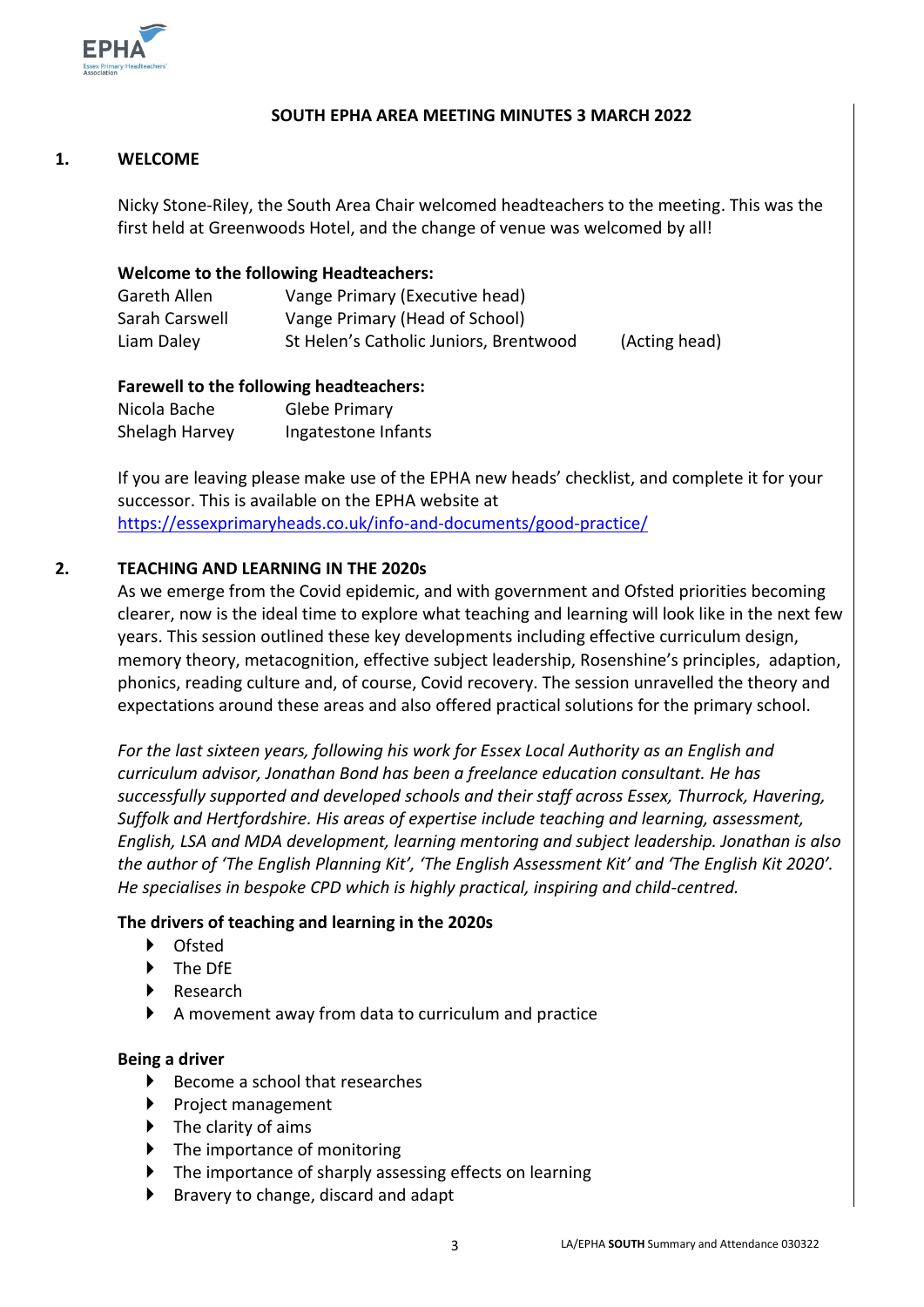

## **Embedding mastery**

Benjamin Bloom's solution



Figure 2. The mastery learning instructional process.

## Do not venture into depth until mastery has been achieved



#### **4 ways of looking at mastery**

- $\blacktriangleright$  A mastery approach Principles and beliefs
- A mastery curriculum One set of knowledge, concepts and skills for all
- $\blacktriangleright$  Teaching for mastery A set of pedagogic practices that keep the class working together on the same topic whilst at the same time addressing different needs
- Achieving mastery Having a full understanding of knowledge, concepts and skills so you can apply it in new and unfamiliar situations

#### **Where mastery can go wrong**

#### Covid has derailed it

- ▶ The school's curriculum isn't clear enough. Mastery can only work if each teacher knows clearly what children MUST learn in a year
- The teachers lack a common understanding of what achieving mastery looks like (the mastery point)
- ▶ The school's assessment system isn't robust enough. Either: It isn't linked tightly enough to the curriculum The statements are too vague Teachers aren't using it properly

The thresholds are wrong thereby enabling pupils to be labelled as secure in their year group even when they haven't achieved mastery in key objectives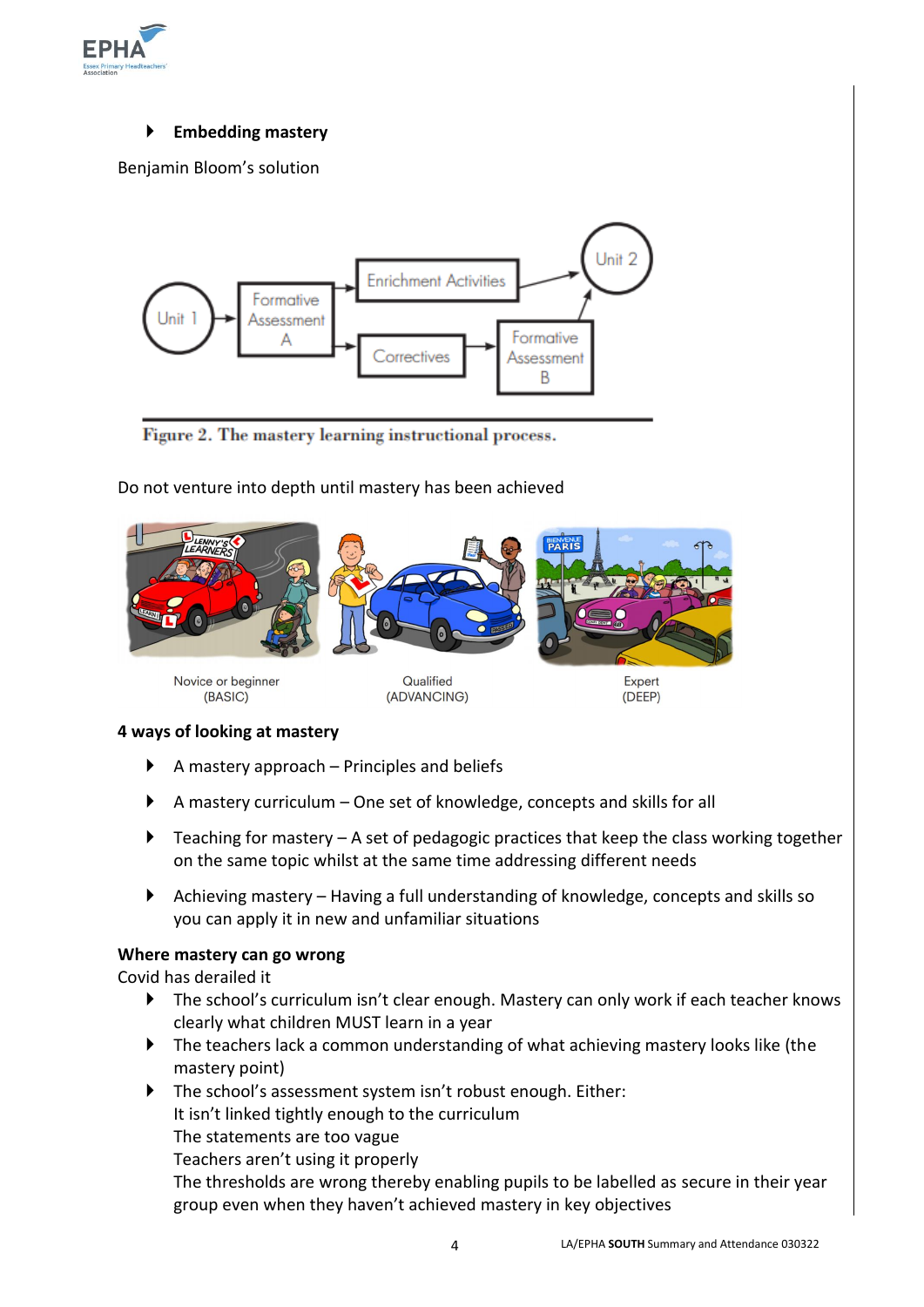

Management isn't holding teachers to account for the lack of achievement in key objectives

- $\blacktriangleright$  Problems mentioned so far mean that children still commonly have gaps in their learning (like they would in the previous system). This means that in each unit it's hugely difficult to start everyone at the same place.
- Teachers are over-differentiating. This can cause an artificial ceiling meaning that children fail to master the learning fully.
- Over-use of 'choose your own challenge'
- Moving on too quickly
- Teachers are not understanding that teaching for mastery and teaching for depth are different
- Teachers don't really believe in it so pay it lip-service
- $\blacktriangleright$  It only exists in certain subjects

# **Understanding the knowledge drive and cultural capital**

## **Examples**

**Knowledge** – Name and locate the world's seven continents and five oceans

**Skills** – Set up simple practical enquiries and fair tests

**Concepts** – Understanding why countries invade other countries

**Attitudes** – To persevere with a difficult problem

## **Cultural capital**

'familiarity with the legitimate culture within a society' Pierre Bourdieu

 Bourdieu points out that cultural capital is a major source of social inequality. Certain forms of cultural capital are valued over others, and can help or hinder one's social mobility just as much as income or wealth.

"Users of the term, including the former schools minister Nick Gibb and the former education secretary Michael Gove, suggest it is about ensuring that disadvantaged children are exposed to cultural experiences and background knowledge that those from better-off homes take for granted"

## **For the many not the few**

Use cultural capital not to give access to a different level of society but to take ownership of the best that our culture has produced.

## **Understanding effective curriculum design and assessment**

## **A subject intent**

- $\blacktriangleright$  Purpose of study / vision / rationale
- $\blacktriangleright$  Aims
- Organisation
- Curriculum

## **Deciding on areas of study**

- Areas of study are largely dictated by the National Curriculum in maintained schools
- Academies have more freedom here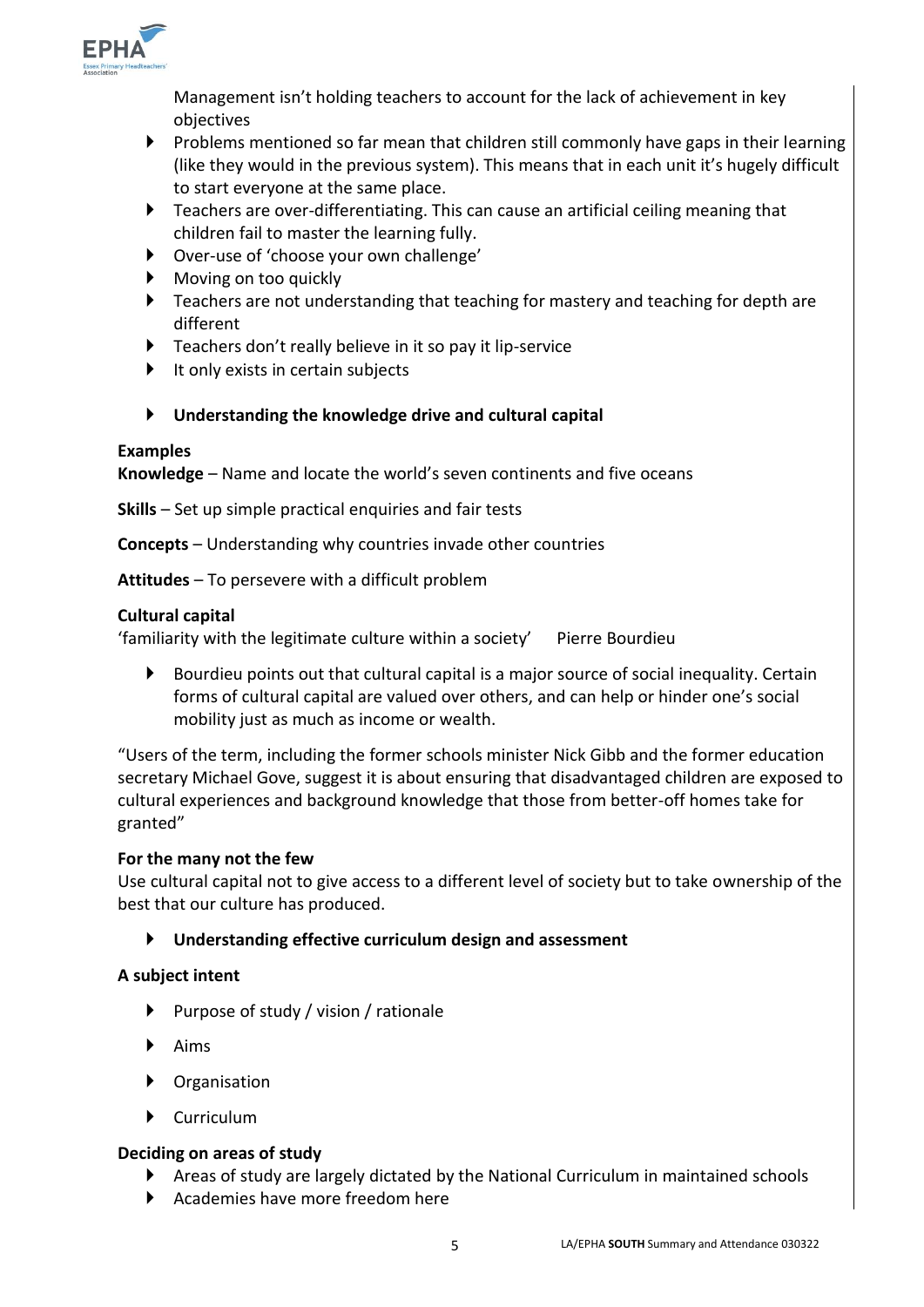

- Areas of study need to be decided upon using a clear subject knowledge rationale
- ▶ They should give balance to the subject. For instance in geography there should be a balance between place studies, human geography units and physical geography units.

## **Deciding on learning**

- After each area of study, what must children have learned?
- ▶ Consider how much time you have
- $\blacktriangleright$  Keep objectives limited, clear and assessable
- If you are unsure, do some research on the key aspects of the area
- There must be clear educational reasons behind your choices
- If possible, order the objectives

#### **Monitoring the intent**

- $\blacktriangleright$  Is the curriculum being taught as envisaged?
- ▶ Are subject leaders checking?
- Are senior leaders monitoring the subject leaders? (consider timetabled subject meetings with senior management)
- Is anything still being taught that isn't in the curriculum?
- Are any parts of the curriculum underdeveloped?

#### **Assessment**

- **Retrieval assessment**  Assessment based on retrieval and demonstration of knowledge e.g. much of geography
- **Ongoing assessment**  Ongoing assessment usually against skills which cannot easily be assessed at the end of a unit/topic e.g. much of PE
- **Outcome assessment**  Assessment against a final product, performance, presentation. Piece e.g. dance

#### **Strategies for assessing mastery**

- ▶ Observing pupils working
- Questioning and dialogue
- $\blacktriangleright$  Representing in different ways
- ▶ Quizzing/ testing
- All class response
- Assessment tasks

#### **Developing effective subject leadership**

- $\blacktriangleright$  A secondary model
- Strong knowledge of the subject Content knowledge and pedagogical content knowledge
- $\triangleright$  Ownership of the intent
- $\blacktriangleright$  A full awareness of the subject in the school
- $\triangleright$  Driving development
- ▶ Measuring impact
- ▶ The SLT monitoring subject leadership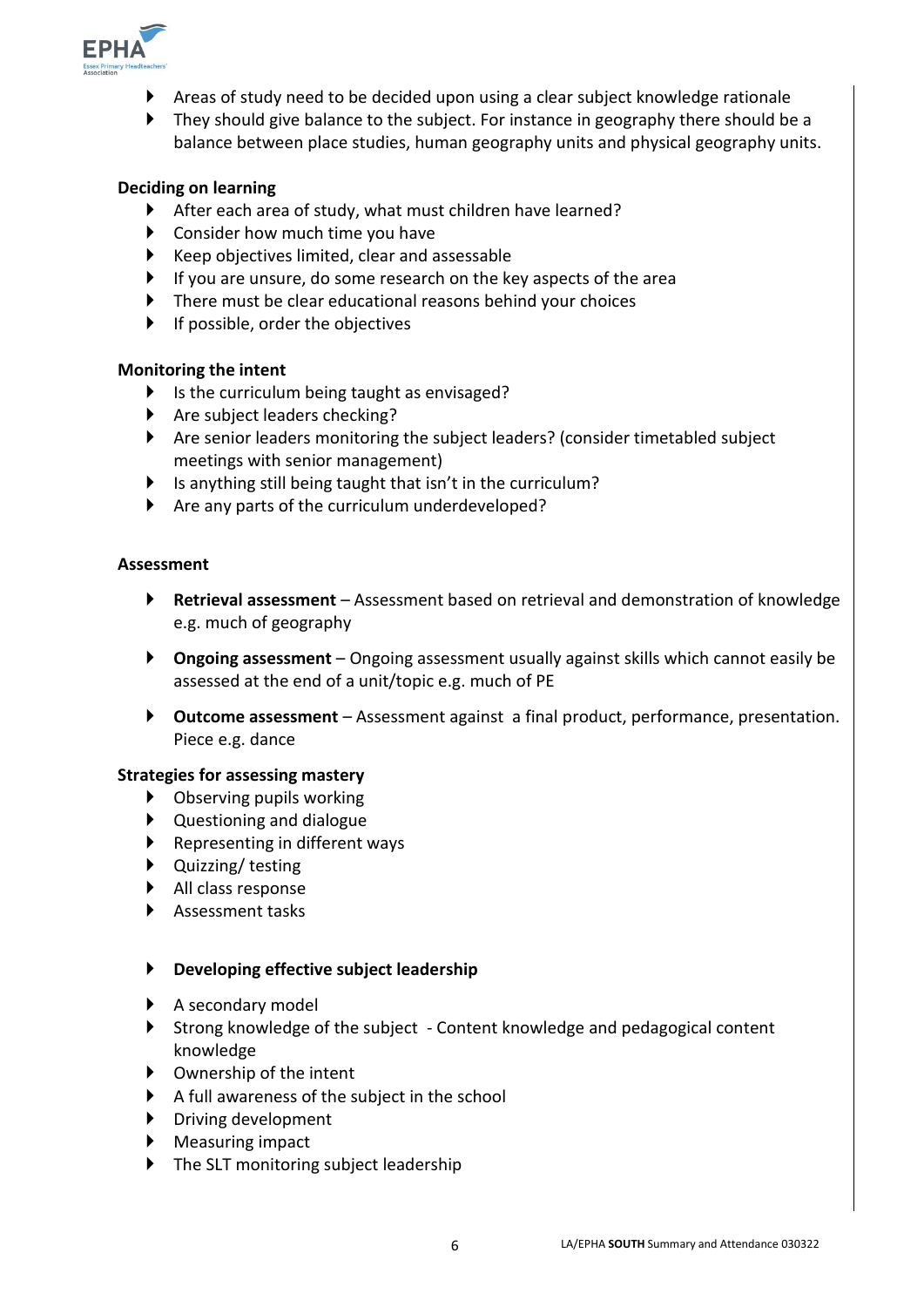

What a subject leader needs to know **Laying the foundations**

- The subject leader role
- Considering vision
- Developing aims
- Taking stock through auditing

#### **Making a Plan**

- Maintenance and development
- Understanding the school development plan
- Choosing focuses
- Prioritising actions
- Action Planning

## **Making things happen**

- The three types of subject knowledge
- Pedagogical content knowledge in your subject making your subject unique
- Bringing the subject alive
- How to implement change

#### **Supporting and extending**

- Inspiring colleagues
- Supporting, coaching and mentoring
- Dealing with tricky situations
- Beyond the curriculum finding extra-curricular opportunities

### **Checking progress**

- Monitoring the teaching of your subject (maintenance and development)
- Triangulation
- Assessment

#### **Evaluating impact**

- Measuring, recording and reporting impact
- The role of your subject in the big picture
- Working with governors
- Thinking ahead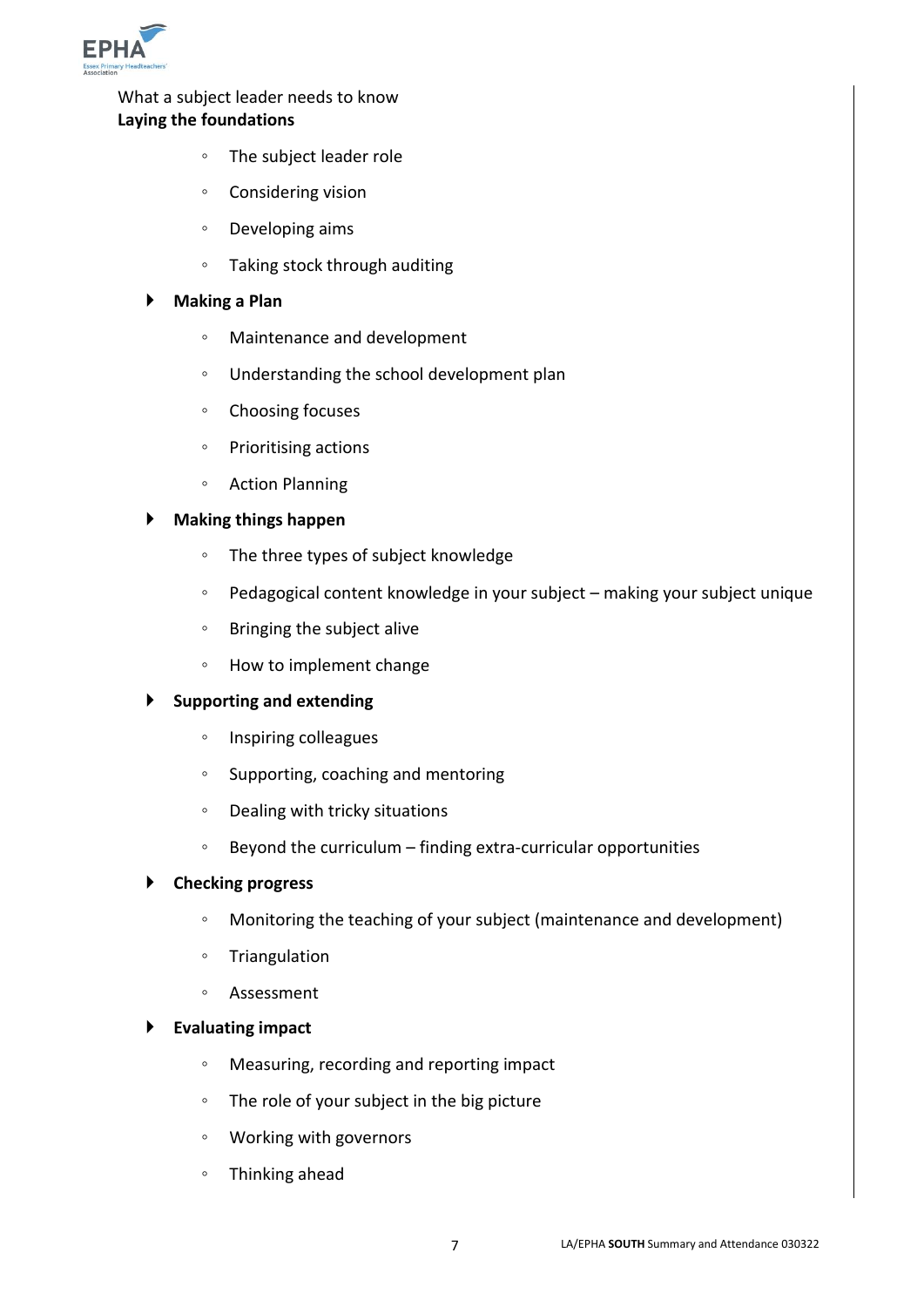

## **Understanding and using memory theory**

- $\blacktriangleright$  The retrieval effect the more you search for a memory, the easier it becomes to find it
- $\triangleright$  So, the less you access a piece of information the harder it becomes to find it
- $\blacktriangleright$  Therefore we need to allow time for practice and application
- And we need them to 'tussle' with the remembering to make the memory stronger
- We need to avoid re-teaching too quickly, letting the 'tussle' happen first

## **Using Rosenshine's principles**

Begin a lesson with a short review of previous learning. Present new material in small steps with student practice after each step. Limit the amount of material students receive at one time. Give clear and detailed instructions and explanations. Ask a large number of questions to check for understanding. Provide a high level of active practice for all students. Guide students as they begin to practice. Think aloud and model steps. Provide models of worked-out problems. Ask students to explain what they had learned. Check the responses of all students. Provide systematic feedback and corrections. Use more time to provide explanations. Provide many examples. Re-teach material when necessary. Prepare students for independent practice. Monitor students when they begin independent practice

## **Tackling Covid recovery**

The situation is different in every school Affected children and affected year groups vary We need to protect mastery by making use of key objectives Make use of school-led tutoring of 'disadvantaged' pupils [\(www.gov.uk/government/publications/school-led-tutoring-grant\)](http://www.gov.uk/government/publications/school-led-tutoring-grant) Online training available for this from November at https://nationaltutoring.org.uk/

#### **Understanding adaption**

Ofsted research

Pupils are likely to make progress at different rates. As a consequence, they may require different levels and types of support from teachers to succeed (Hattie, 2009; Kriegbaum et al., 2018)

In-class differentiation, through providing differentiated teaching, activities or resources, has generally not been shown to have much impact on pupils' attainment. In Scheerens and Bosker's (1997) meta-analysis of school effectiveness research, for example, this factor showed no or a very weak relationship with pupils' outcomes. Hattie (2009) likewise found the effect of differentiation to be among the weakest in his influential work on 'Visible Learning'.

Adapting, not differentiating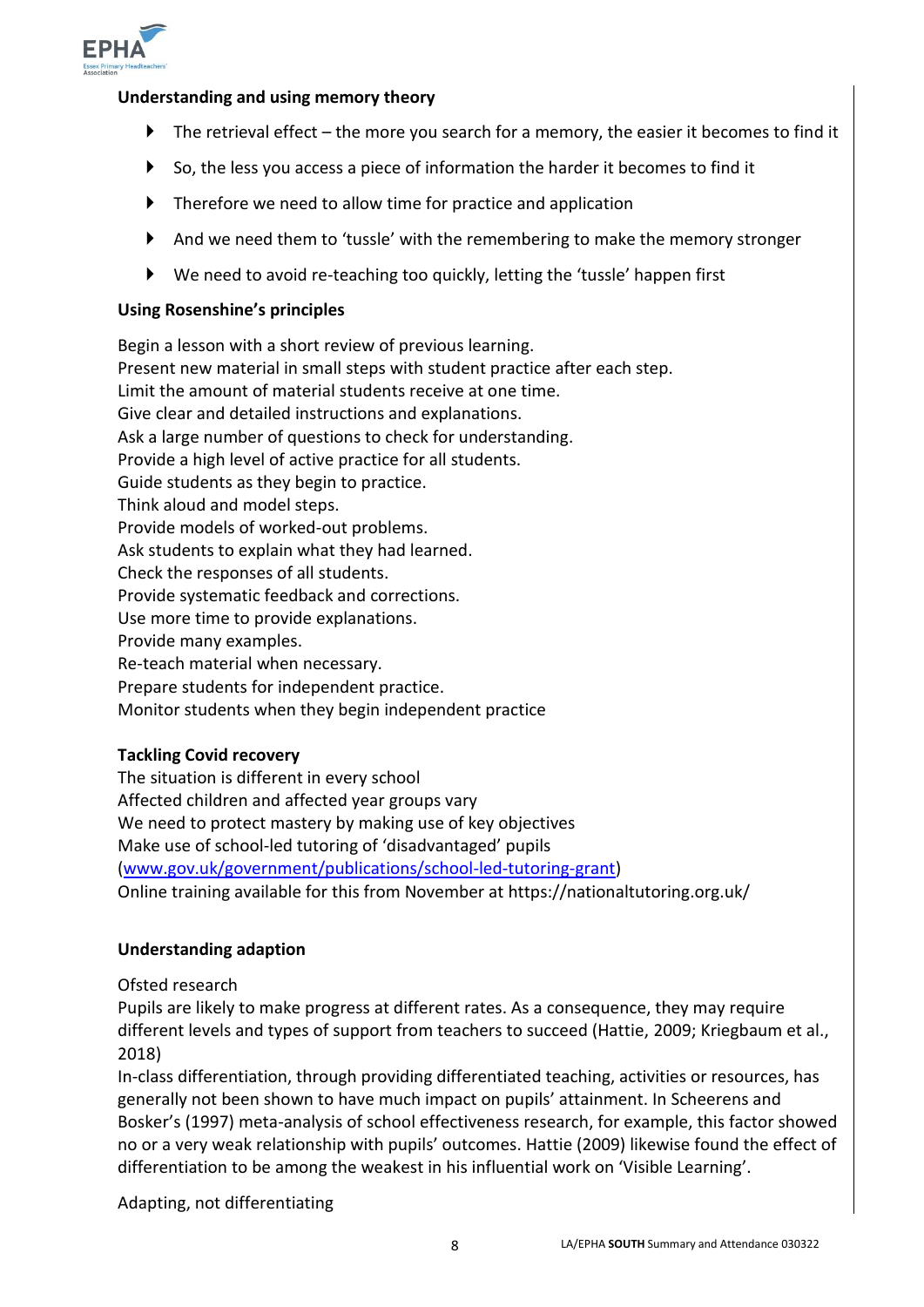

On the other hand, adapting teaching in a responsive way, for example by providing focused support to pupils who are not making progress, is likely to improve outcomes (Deunk et al., 2018; Education Endowment Foundation, 2018e)

However, this type of adaptive teaching should be clearly distinguished from forms of differentiation that cause teachers to artificially create distinct tasks for different groups of pupils or to set lower expectations for particular pupils.

You can change two things

The programme – what is taught (the classroom curriculum), goals, specific learning outcomes etc.

The supports – what is provided to assist the child to access and achieve educational outcomes, including materials, people, specific teaching strategies, changes in the classroom and environment etc.

Giangreco, Cloninger, and Iverson (2011)

## **Developing early reading**

https://www.gov.uk/government/publications/the-reading-framework-teaching-thefoundations-of-literacy

- Making your phonics robust
- Telling stories, class novels, reading children poetry across the school
- Early vocabulary acquisition e.g. Nuffield Early Language Intervention
- Handwriting linking to early phonics (no continuous cursive)
- Decodable books
- Use of group reading for early readers
- An emphasis on consistency and routines
- Book banding to gradually build challenge and to ensure pupils and books 'match'
- Targeted support for lower attainers
	- DfE has launched a new process to validate complete systematic synthetic phonics teaching programmes. This process is for both previously assessed programmes and new applicants.
	- Programmes that feature on the current list will need to apply by 28 February 2022. If they do not apply, they will no longer feature on the list.

Validated so far

- Bug Club Phonics
- Essential Letters and Sounds
- Letterland
- Little Wandle Letters and Sounds Revised
- No Nonsense Phonics
- Phonics International
- Read Write Inc.
- Reading Planet Rocket Phonics
- Success for All Phonics

Ofsted, and Letters and Sounds

[https://educationhub.blog.gov.uk/2021/05/17/the-removal-of-letters-and-sounds-2007-from-](https://educationhub.blog.gov.uk/2021/05/17/the-removal-of-letters-and-sounds-2007-from-the-departments-list-of-validated-phonics-programmes-teachers-questions-answered/)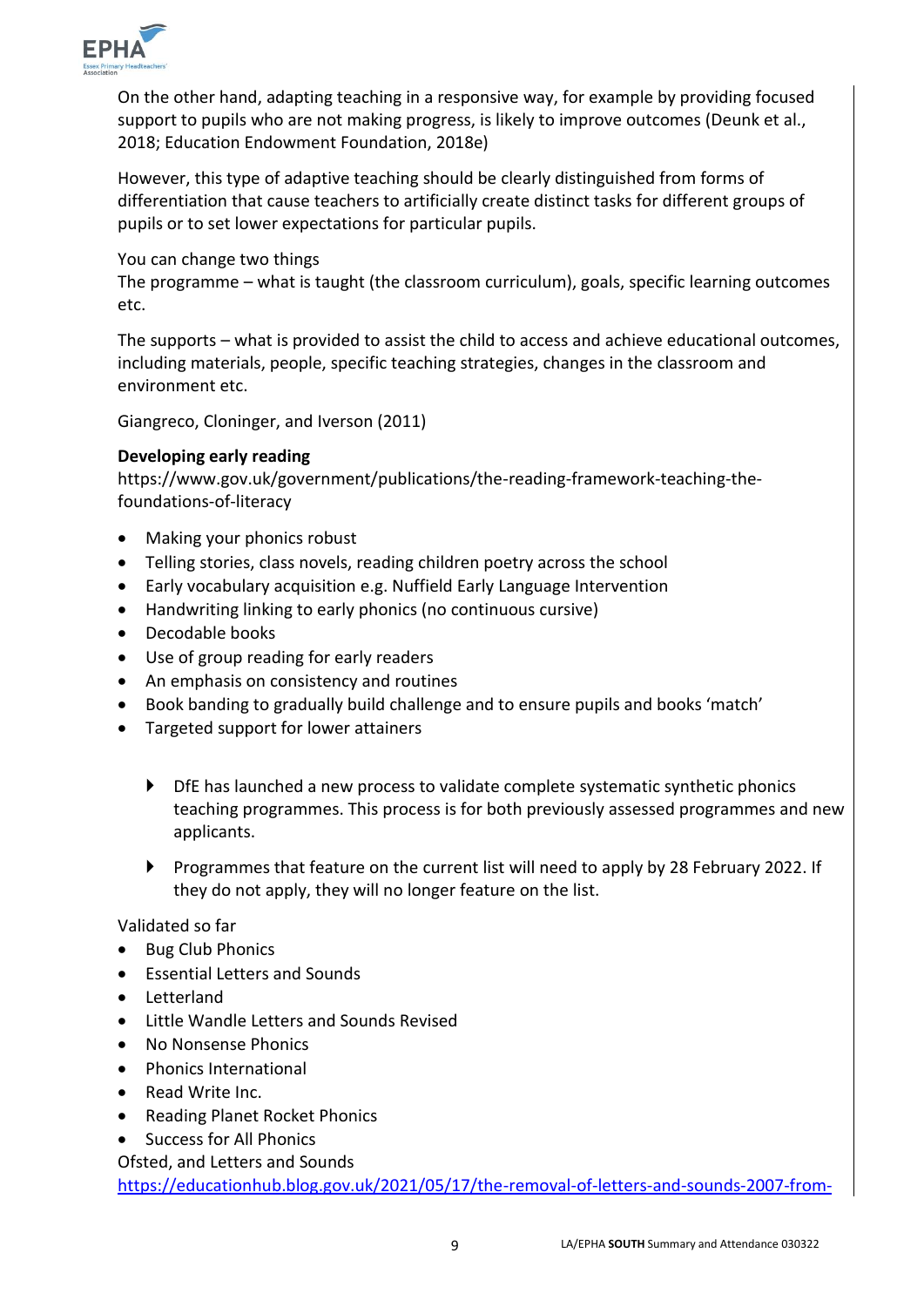

## [the-departments-list-of-validated-phonics-programmes-teachers-questions-answered/](https://educationhub.blog.gov.uk/2021/05/17/the-removal-of-letters-and-sounds-2007-from-the-departments-list-of-validated-phonics-programmes-teachers-questions-answered/)

"No. You don't have to stop using Letters and Sounds 2007 now, or at all. Ofsted do not have a preferred programme or approach. What's important is that schools take an approach that is rigorous, systematic, used with fidelity, and achieves strong results for all pupils, including the most disadvantaged."

#### **Developing self-regulation in learners**

 "Self-regulation is about the extent to which learners are aware of their strengths and weaknesses and the strategies they use to learn. It describes how they can motivate themselves to engage in learning and develop strategies to enhance their learning and to improve."

#### Components

Cognition is the mental process involved in knowing, understanding, and learning Metacognition is about the ways learners monitor and purposefully direct their learning Motivation is our willingness to engage our metacognitive and cognitive skills and apply them to learning

#### **7 key strategies**

- Build self-regulation of behaviour
- Build the skills of focusing and attending
- Develop metacognition
- Model metacognition and cognition e.g in modelling a maths problem or reading a poem
- Build opportunities for independence
- Support independence (with goals, strategies and structures)
- Develop accuracy of judgements e.g. success criteria

The full presentation can be found on the EPHA website at <https://essexprimaryheads.co.uk/meetings/termly-area/west/>

Jonathan Bond's contact details are [jonathan.bond@yahoo.co.uk](mailto:jonathan.bond@yahoo.co.uk) 07970 075109

#### **3. SOUTH EPHA MEETING**

Nicky Barrand shared the following information:

**a) The Spring term EPHA newsletter**, including dates for the 2021/22 school year, was circulated to headteachers in advance of the meeting -these can also be found on the EPHA website [www.essexprimaryheads.co.uk.](http://www.essexprimaryheads.co.uk/)

## **b) Evaluations of the area meetings**

Nicky acknowledged the changed format this term, with the usual LA Education Team update online rather than at the beginning of the headteacher meeting. We will be going back to "normal" next term, with the LA update in the morning and the safeguarding forum, led by Jo Barclay, in the afternoon.

The Professional Officer will send out a questionnaire after the meeting to ask everyone's opinions about the termly headteacher meetings and, in particular, the format used this term.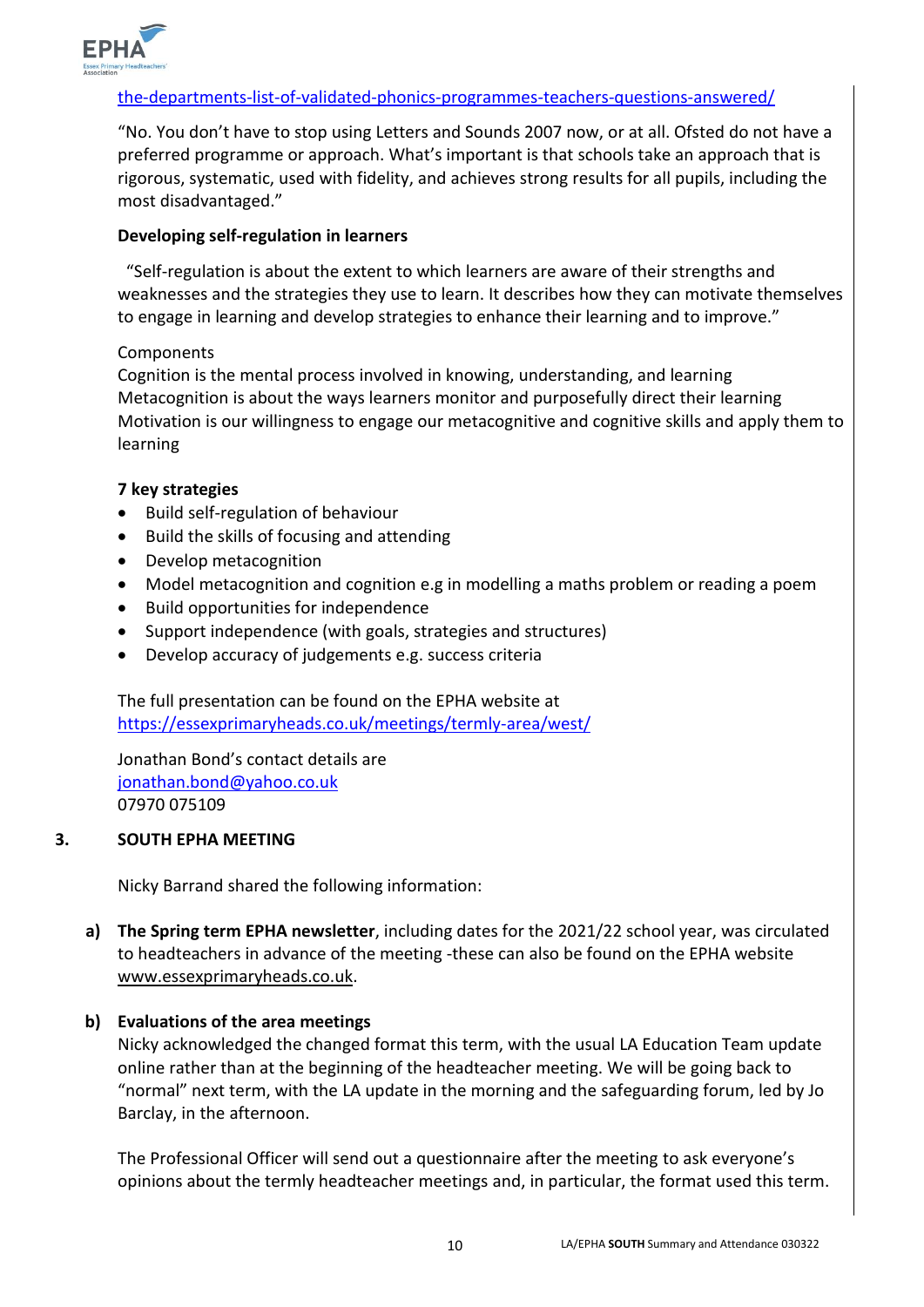

## **c) Conferences**

The annual Headteachers' conference will be held on Friday 25 March 2022 at Chelmsford City Race Course. Please note the change of date and venue, to enable us to accommodate everyone who wants to attend. The programme and booking form for the conference has been emailed to headteachers – please contact Pam Langmead if you want to attend. Key note speakers include Lady Marie Stubbs, Gillian Bridge and Ben McBean.

Next year's Deputy Headteachers' conference will be held on Friday 7 October 2022, at the Colchester Football Stadium. Presenters will include Jonathan Bond and Lee Parkinson (of Mr P fame).

## **d) Managing Complaints**

EPHA has had a key focus this term on the management of complaints, recognising how challenging and time consuming they can be for headteachers.

Alongside two training sessions, delivered by Natasha Taylor, EPHA has developed a number of resources:

- Refreshed model complaints policy/procedures;
- Updated concerns/complaints leaflet;
- Rewrite of the Complaints Toolkit, now in line with the DfE 2019 guidance;
- A 7-minute staff meeting on managing complaints.

All of these resources are available on the EPHA website.

The online training session was also recorded – the link to the recording can be found at <https://youtu.be/p8bXEMFzExE>

### **e) Small Schools Support group**

There are 59 schools in Essex with fewer than 120 pupils on roll; the smallest currently has just 40 children. Running a small school comes with its own unique challenges, the size of the budget being just one.

Other problems include the limited number of staff, including the size of the leadership team, the fact that a small-school head often has a timetabled teaching commitment, lacks administrative and support staff, and often has no caretaker – all of these pressures have to be managed and it is usually the headteacher who fills the gaps.

In addition there are logistical challenges, including how to deliver and lead the curriculum, educational visits and trips and so on. Parents of children with special educational needs often feel that a small school will offer a nurturing and secure space for their child – and they often do – but this adds hugely to the pressure on an already limited budget. Many of these schools are rural and the difficulty of accessing support from other services adds to their workload.

Finding and recruiting good governors is a challenge for all schools, but may be even harder in a small school in a rural location, with a limited local population.

EPHA recognises all of these issues, and so has decided to set up a Small Schools group, to support these headteachers and to offer a regular forum for discussion, as well as a chance to share ideas and expertise. The first meeting of the group will be on Thursday 17<sup>th</sup> March at 3.30 pm – the Professional Officer has sent an invitation out to the small-school heads; we look